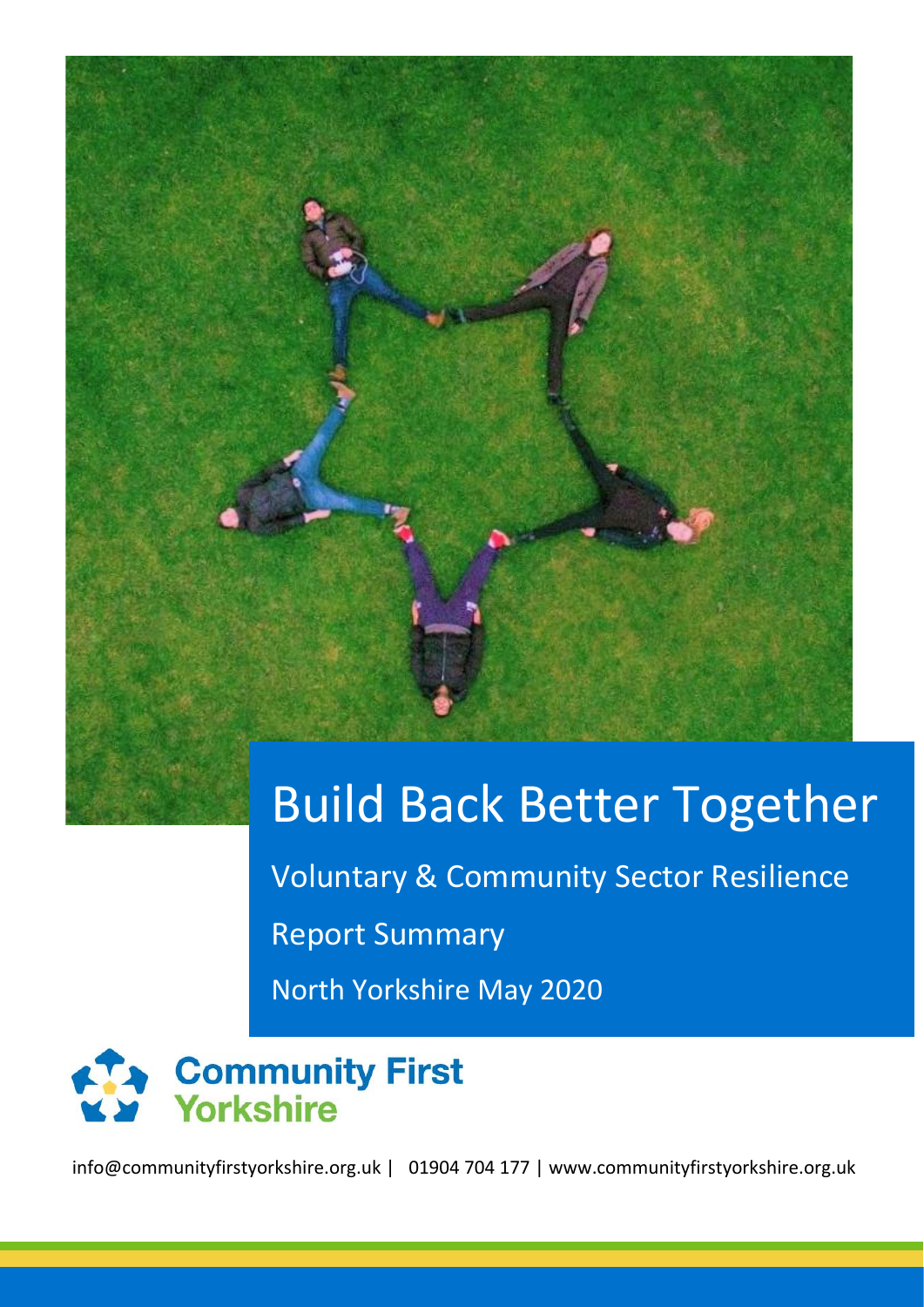

# Background and Introduction

The UK was put into lockdown on 23 March in an unprecedented step to attempt to limit the spread of coronavirus.

The voluntary and charity sector is having to work in different ways, be flexible and is, in some cases, under real financial pressure to respond to the lockdown. This pattern of work and pressure will continue for some time after the end of the lockdown as the country emerges from the largest social and economic closure, and moves into a national and world period of recession. Pressures on the voluntary and charity sector, NHS and public health will not ease.

Community First Yorkshire is keen to understand the pressures being faced by the voluntary and charity sector as a result of the coronavirus crisis. One of the sources of evidence the organisation is drawing upon is the 'VCS Resilience Survey' which is a Yorkshire and Humber-wide survey drafted by a partnership of infrastructure organisations - Forum Central, Leeds Community Foundation, Social Enterprise Yorkshire and Humberside, Third Sector Leeds and Voluntary Action Leeds. Voluntary Action Leeds has been responsible for gathering responses and sharing the data with all partners who have made use of the survey.

The results from this survey contribute to Community First Yorkshire's wider intelligence gathering aims which are:

- 1. To provide local and sectoral information about the **impact, challenges and concerns** of the sector responding to Covid-19 and its implications
- 2. To use the data to **shape support** and/or to use in messages to the sector to engage with support
- 3. To have data to **influence and share** with local, regional and national public bodies and funders including grant providers, to shape policies, investments and ways of working.
- 4. To **plan for coming out of the crisis**.

The guiding principle behind this work is to have service 'beneficiaries' central to the interpretation of data and actions to be taken.

**This summary is supplemented by a full detailed report** with selected data analyses by organisation size, location, location of delivery and other variables that could help decisionmakers work together to identify and put in place appropriate support. The full report contains data tables not included in this summary.

The report and summary will be shared with a number of stakeholders. A number of presentations about the findings and conversations about the implications are taking place with VCS colleagues and partner organisations from the local authorities, NHS and national bodies such as ACRE and NCVO.

The report and summary are on our website.

The research project is part of Community First Yorkshire's Community Support North Yorkshire service funded by North Yorkshire County Council and NHS North Yorkshire.

#### *Anyone using the report information is asked to acknowledge Community First Yorkshire as the source.*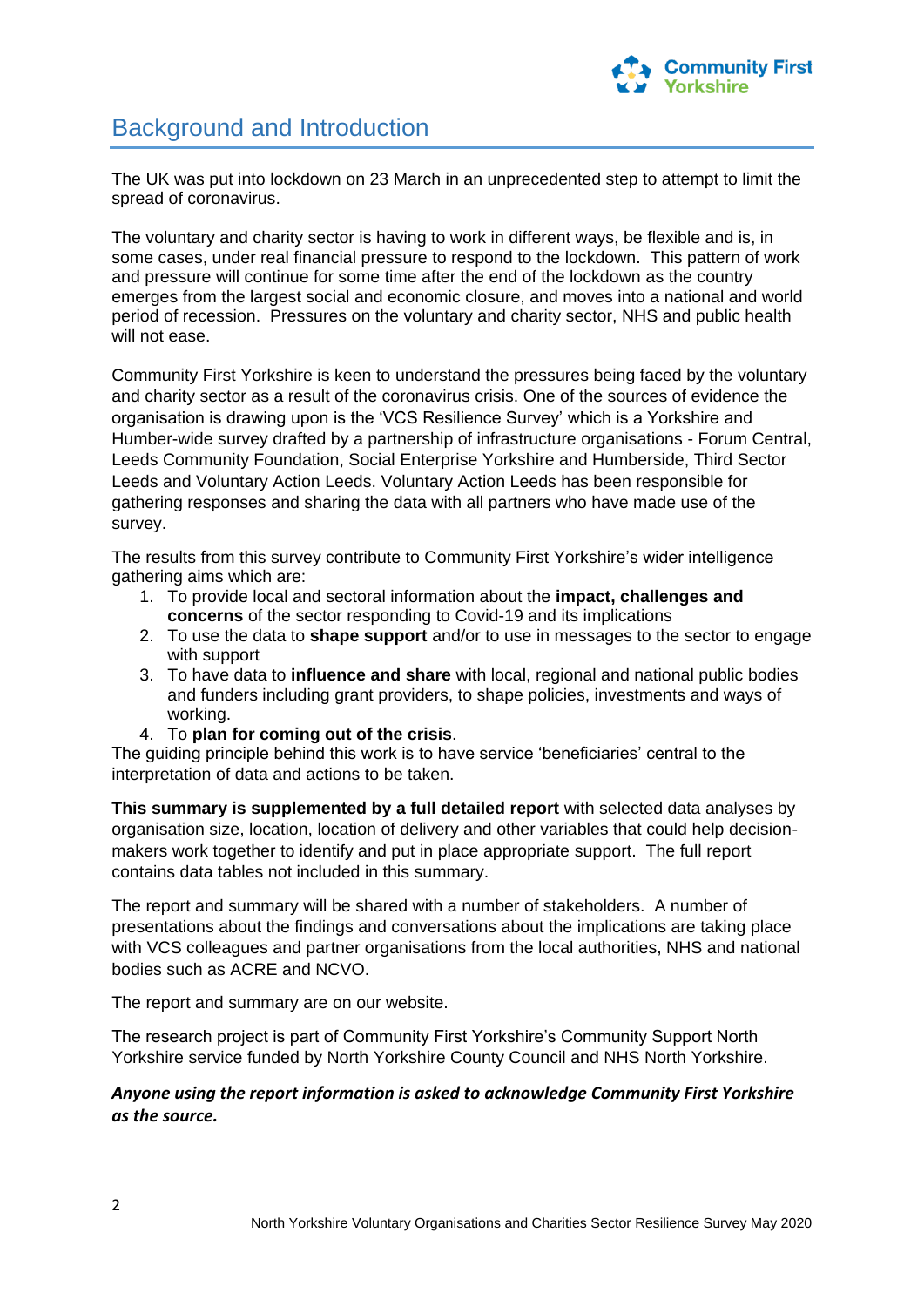

#### **Survey method and scope of this report**

Fieldwork took place between the 20 April and 1 May 2020. 188 responses were received and analysed.

To assess the volume impact estimated baseline figures of voluntary organisations and charities in North Yorkshire range from 5,000 predominantly charity registrations and to 10,000 including other formerly constituted and informal groups. Percentages should be applied to these numbers to gauge the size of the impact.

This report details the results from surveys completed by organisations whose main location was in North Yorkshire, which includes the 7 Districts of:

> Within this geography is the scope of the North Yorkshire Clinical Commissioning Group (CCG) comprising the 5 Districts \*asterisked

- 1. Craven part of Airedale Wharfedale and Craven CCG
- 2. Harrogate\*
- 3. Richmondshire\*
- 4. Hambleton\*
- 5. Ryedale\*
- 6. Scarborough\*
- 7. Selby part of Vale of York CCG

All the Districts except Craven are part of the NHS Humber Coast and Vale Health Care Partnership geography. Craven is part of the West Yorkshire and Harrogate Health Care Partnership. Each of the Health Care Partnership areas are producing reports on the impact of Covid-19 across each of their footprints. This report and the wider intelligence will contribute to the wider geographical reports, as part of Community First Yorkshire's collaborative work alongside that of NHS and public health partners in those areas.

Data comparisons are made with the findings from Community First Yorkshire Awareness and Engagement Survey 2019.

#### **Independent consultants Skyblue Research Ltd**

Community First Yorkshire commissioned independent consultants Skyblue Research Ltd to analyse the findings and report on the impact and conclusions.

Disclaimer: The information in this document is presented in good faith and is thought to be accurate at time of drafting (May 2020), however, the author cannot accept responsibility for any errors or omissions. Prepared for Community First Yorkshire by Skyblue Research Ltd [\(alan@skyblue.org.uk\)](mailto:alan@skyblue.org.uk).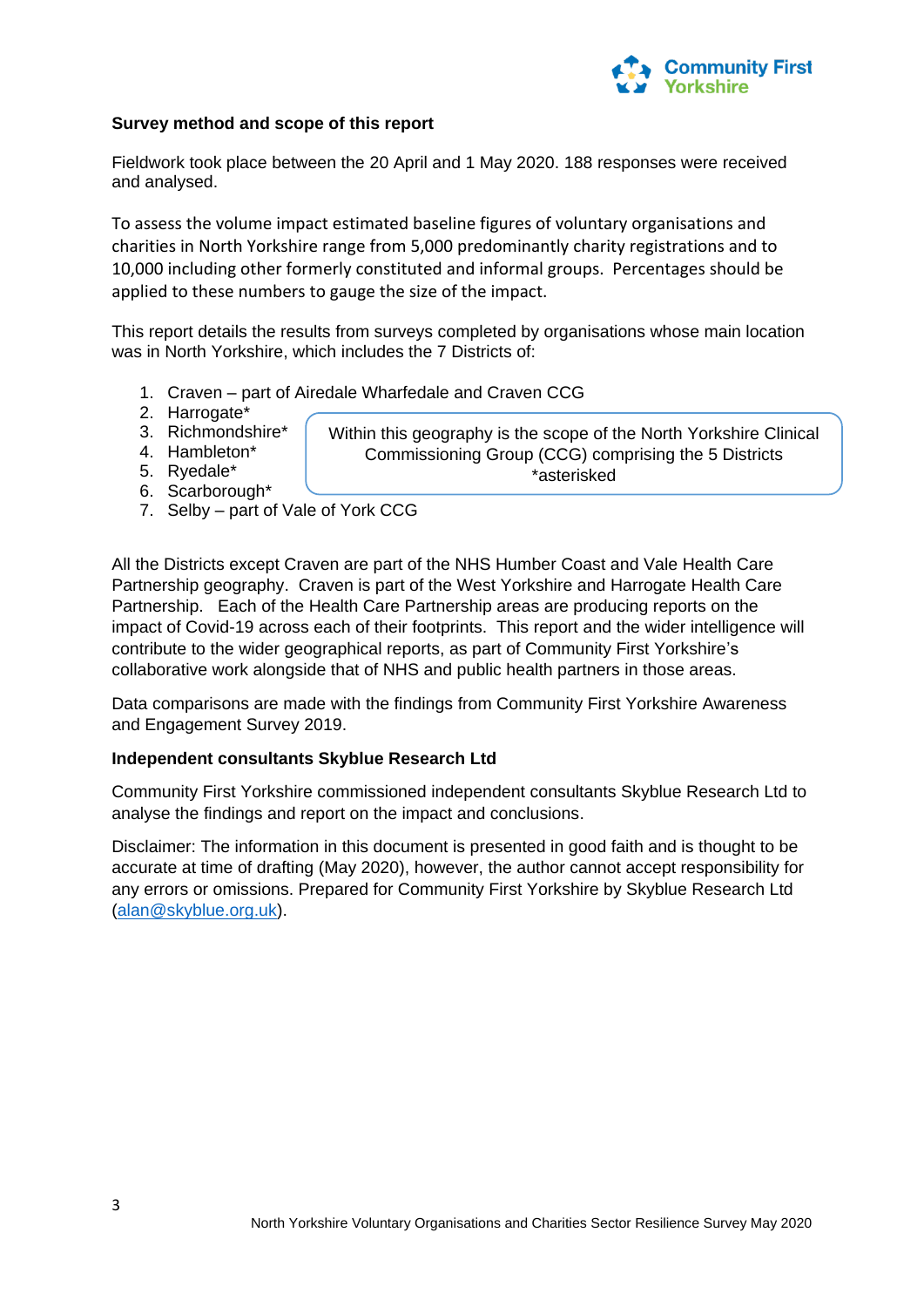

### **Contents**

- 1. VCS organisation characteristics page 5
	- Organisation structure key points
	- Location / service delivery key points
	- Workforce key points
- 2. Service characteristics and managing change page 6
	- Service demand key points
	- Service maintenance and modification key points
	- Services at risk and the consequences for clients and beneficiaries key points
- 3. Viability and support page 8
	- Financial sustainability key points
	- Income streams affected or at risk key points
	- Funder flexibility key points
	- Sources of support and advice being used key points
	- Areas of support needed key points
- 4. Positives and changes page 11
- 5. Conclusions page 12
	- Challenges
	- Impacts of Covid-19 on the sector
	- Concerns and timeline
	- Building Back Better Together
- 6. What Next page 16
	- What does it mean for voluntary groups and charities, and beneficiaries?
	- What does it mean for funders and commissioners?
	- What does it mean for Community First Yorkshire?
	- What does it mean for planning?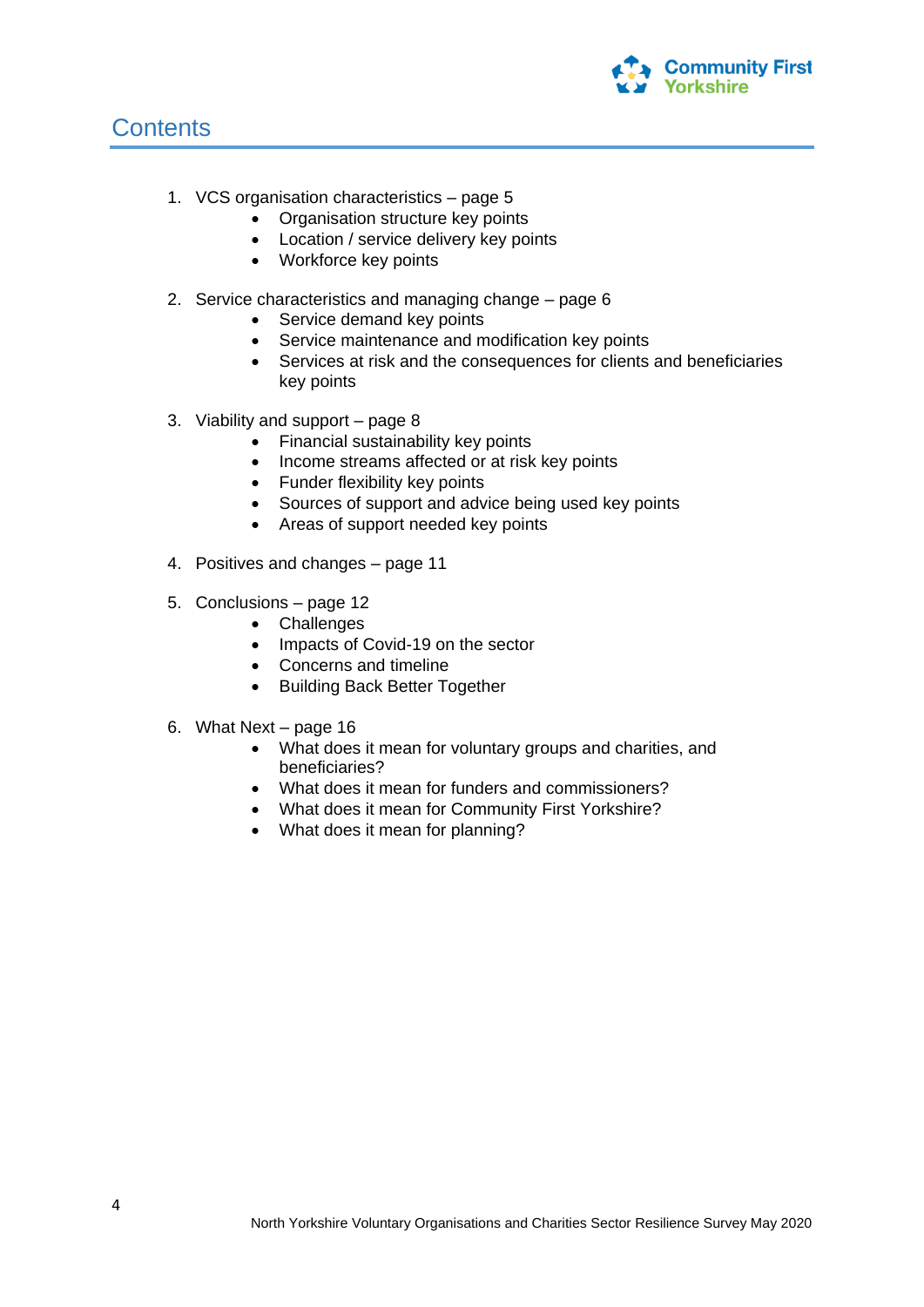

# VCS organisation characteristics

#### **Organisation structure key points**

■ 55% of respondents are from registered charities, 17% are companies limited by guarantee and 15% are charitable incorporated organisations. 13% are groups are unincorporated associations or forums whilst 6% each are from Parish or Town Councils or are from a community interest company. 2% each were from a mutual or a church.

 $\blacksquare$  43% of respondents are from organisations with an annual turnover of less than £10k. 73% (just under three-quarters) of the sample belong to organisations with an annual turnover of less than £100k. 23%, nearly one in four, have (turnover more than £100k and less than £1 million. Six organisations (<4%) in the sample turnover more than £1million. This spread and the organisation status are in line with the profile of organisations responding to the 2019 Client Survey.

■ 42% (two in five) respondents say their organisation earns more than 50% of their income from trading.

#### **Location / service delivery key points**

■ The profile of responses is from organisations located in Harrogate (23%), followed by Hambleton (17%), Ryedale (15%), Scarborough (13%), Craven (12%), Selby (9%) and Richmondshire (7%). This profile is reflective of the reach of previous surveys and the profile of the North Yorkshire population, although responses from Selby and Scarborough are slightly below expectation.

■ 81% (152) of respondents are based within the geography of North Yorkshire Clinical Commissioning Group.

 Where organisations deliver their activities is very similar to the profile of where based, Harrogate (21%), followed by Hambleton (12%), Ryedale (12%), Scarborough (11%), Craven (10%), Selby (9%) and Richmondshire (8%). The main difference is that 11% deliver services in multiple Districts and 6% deliver service North Yorkshire countywide.

#### **Workforce key points**

■ Workforce capacity is down by 40%, two fifths, compared to January 2020.

■ 55% (104 out of 188 respondents) said their organisation had paid staff. The figure is broadly the same as the proportion which had employees in our 2019 Client Survey. The majority of organisations, 70% of those with staff, had fewer than 10 staff, which is in line with the profile in the 2019 Survey. Collectively the sample had 1,778 staff.

Estimates provided by 99 of these 104 organisations<sup>1</sup> found that 62% of their staff are currently working meaning **capacity has reduced by 38% since the Covid-19 crisis.**

**<sup>.</sup>** <sup>1</sup> 99 organisations provide data for their total staff and current number of staff working. They had 1,184 staff of which 738 (62%) were working. 5 organisations with 594 staff did not provide an estimate of how many were currently working, and this included the largest employer in the sample.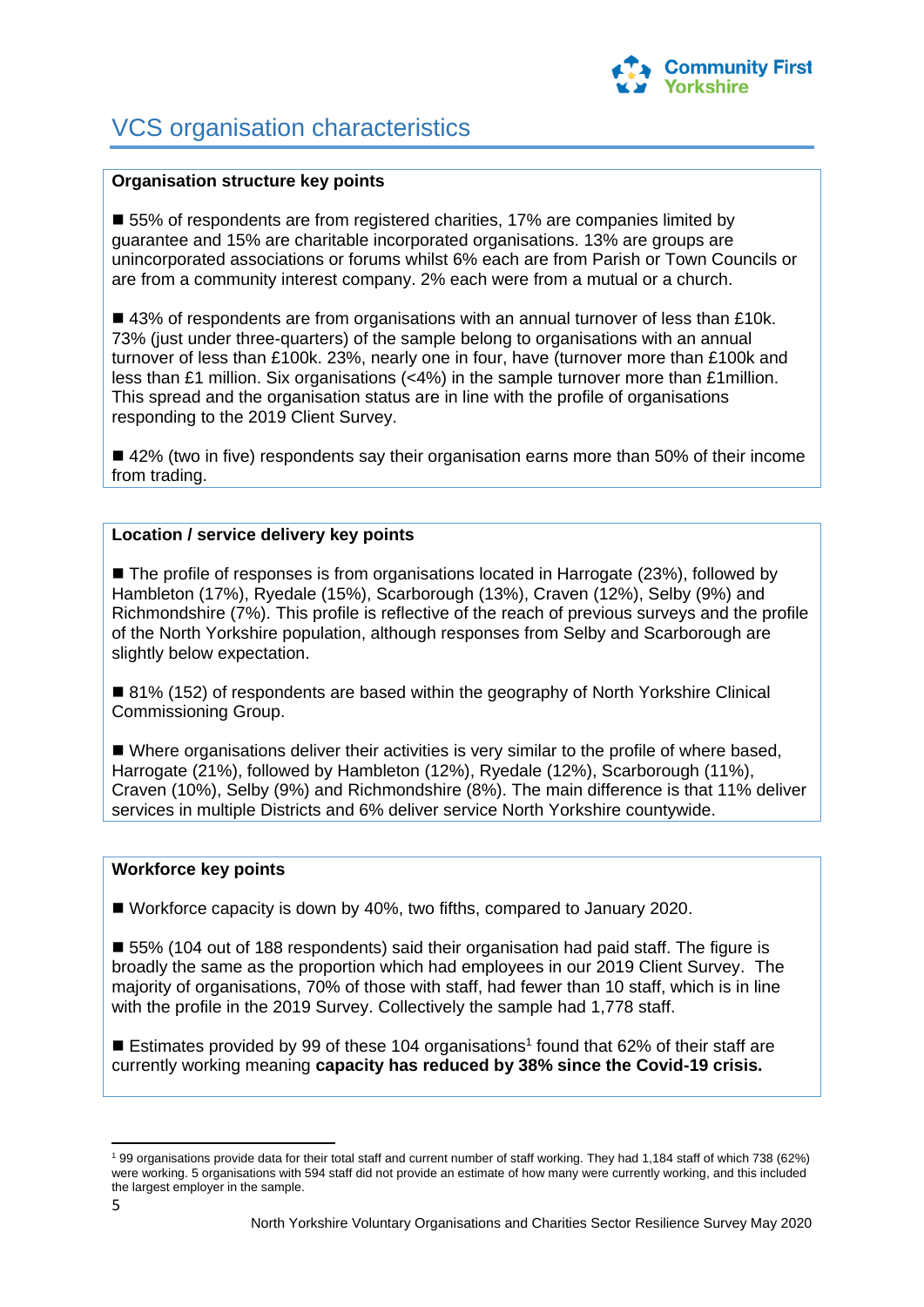

■ 176 organisations said they had 7,516 volunteers in January 2020, and of these, **60% (4,374) of the volunteer workforce is still working** suggesting again that 40%, two fifths, of capacity has been reduced in light of the crisis.

■ 39 organisations with staff (38% of 104 organisations) said they had furloughed at least one member of staff. 26% of the staff in these 39 organisations were furloughed in April 2020.

■ 21 out of 31 organisations that employ more than 10 staff had furloughed at least one member of staff. Collectively they had furloughed 283 staff or 20%<sup>2</sup> of their 1,392 total workforce. This masks the variance in furlough levels though which ranged from 2% to 100% of the workforce.

■ There was a mixed response to how organisations had coped with the furlough process. This ranged from those who had experienced no challenges and described how helpful HMRC had been; through to those who had relied on accountants and / or were waiting for the portal to open before being able to say whether it would work easily or not; to those who had some challenges in terms of initial clarity about the scheme and accessing a Unique Taxpayer Reference (UTR) number. Some said it had created a moral dilemma about who to furlough. In some instances, remaining employees have to manage increased workloads and capability within a team can be impacted.

# Service characteristics and managing change

#### **Service demand key points**

■ 22% of organisations have experienced an increase in demand for their service, whilst 57% have experienced a decrease in demand. 1 in 5, 20% say that demand has stayed the same as prior to the Covid-19 crisis.

■ Those experiencing an increase in demand are more likely to be larger, rely on trading for less than 50% of their income and are located in Selby, Ryedale or have an operating model where they are located in multiple Districts and can deliver services across the whole of North Yorkshire<sup>3</sup>.

■ Conversely, those experiencing the greatest decreases in demand for their service rely heavily on trading income (more than 50%) – with almost 9 in 10 of these seeing a reduction in demand; are micro-organisations with an annual turnover of less than £10,000 and are located in Hambleton or Richmondshire. 42% of organisations rely on more than 50% of their income from trading, and among this group 85% have seen a decrease in demand.

■ At least 22% have closed their venue/service completely.

■ 85%, nearly 9 in 10 organisations, have had to close (22%) or put on hold part of their service (62%). 49% of all organisations have been able to maintain their service with modified delivery.

 $\overline{\phantom{a}}$ 

 $^2$  A similar survey conducted in Surrey (May 2020) found that the average rate for furlough was 30% of staff for charities employing more than 10 people.

<sup>&</sup>lt;sup>3</sup> It cannot be proven by this survey, but similar surveys produced in England suggest that those experiencing increased demands are more likely to be oriented towards health and care services linked to statutory sources of funding.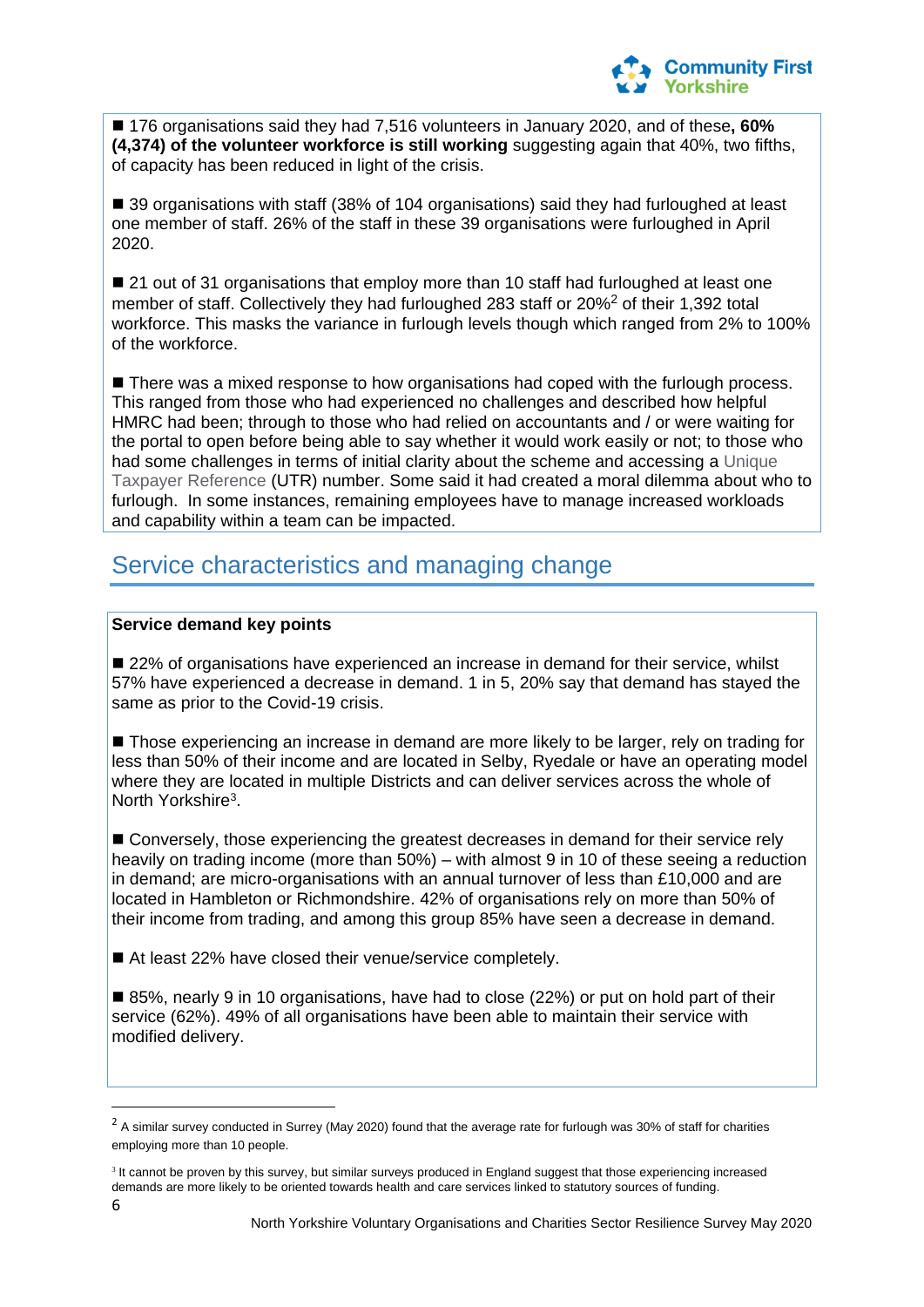

#### **Service maintenance and modification key points**

■ 63%<sup>4</sup> of organisations which have continued to operate have been able to maintain their service with modified delivery. This included a move towards digital, telephone, video-calling and remote services in place of face to face support they are unable to deliver owing to social distancing rules. Some offer a combination of remote and direct delivery services e.g. collecting or dropping off food, shopping and medications particularly to those being shielded, vulnerable and isolated. Other more individual modifications described by respondents included:

- taking over and / or supporting a local community asset (e.g. food bank)
- modifying a community care outreach service
- modifying their hospital transport and meals on wheels service
- providing (long-term) accommodation for homeless people.
- opening a community shop for longer hours.

■ Those with transport / vehicles had significantly changed their model in terms of hours of operation and limiting the number of passengers at any one time with advanced bookings (impacting on them in terms of higher costs having to use less efficient vehicles).

■ Most village hall / venue-based respondents – and many of those that rely on the venue for their service e.g. events, weddings, activities - said they had closed completely with no income coming in. Some village halls had instead mobilised volunteers and used whatsapp to support local community responses. One hall had used the venue innovatively so that the space could still be used safely observing government guidelines.

■ Faith organisations in the sample discussed numerous ways they had reached out in to their community using technology (live streams of services of worship) and via volunteers to support local community needs.

 A small number reported that their delivery model had changed completely out of necessity, and for a few, very positively they had started different, new or additional services.

■ 68 (36%) are linking in with a volunteer programme (e.g. Community First Yorkshire, Local Authority etc.)

#### **Services at risk and the consequences for clients and beneficiaries key points**

■ 63% (over 3 in 5) organisations identified at least one area of delivery that was currently at risk owing to Covid-19. 56 different types of services were mentioned. The four services most at risk are: The hire of premises (19% of all mentions); community social activities / events (11% of all mentions); services for people feeling lonely or isolated (6% of all mentions); and other (formalised) group work e.g. classes (6% of all mentions).

 $\blacksquare$  The long list of services at risk punctuates just how diverse the voluntary and community sector is in North Yorkshire and the people they seek to support. Within the list are services that would affect vulnerable people (as defined in the government's recently published Covid-19 Recovery Strategy<sup>5</sup>. See appendices for the guidance)

■ Services at risk are across a spectrum of activities relating to health, care, mental health, transport, culture, education and the environment affecting children, young people, older

**<sup>.</sup>** <sup>4</sup> 147 organisations have not closed their service, and of these, 93 have been able to modify their service or delivery 5 11<sup>th</sup> May 2020; [https://www.gov.uk/government/publications/our-plan-to-rebuild-the-uk-governments-covid-19-recovery](https://www.gov.uk/government/publications/our-plan-to-rebuild-the-uk-governments-covid-19-recovery-strategy/our-plan-to-rebuild-the-uk-governments-covid-19-recovery-strategy)[strategy/our-plan-to-rebuild-the-uk-governments-covid-19-recovery-strategy](https://www.gov.uk/government/publications/our-plan-to-rebuild-the-uk-governments-covid-19-recovery-strategy/our-plan-to-rebuild-the-uk-governments-covid-19-recovery-strategy)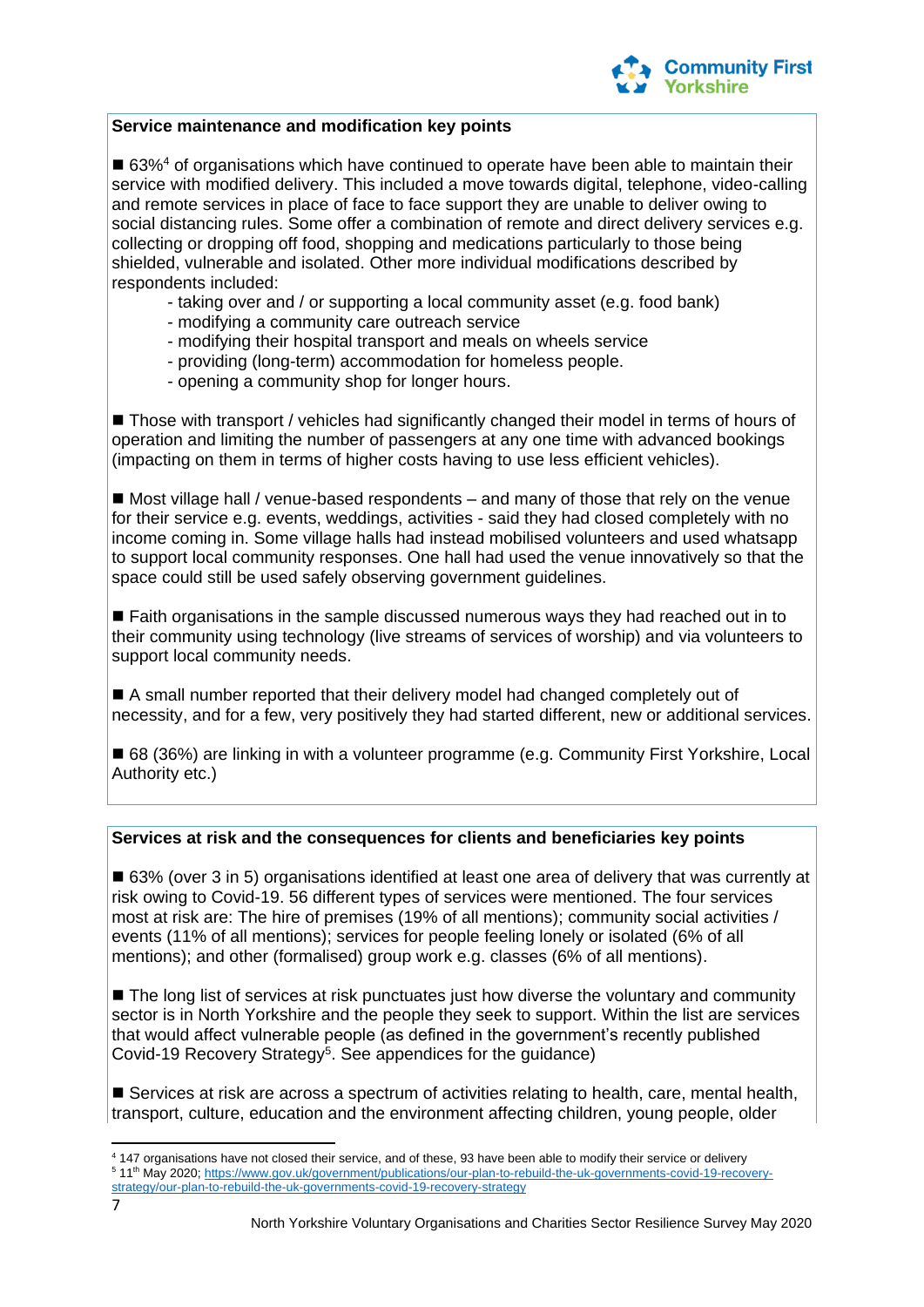

people, people with physical and / or learning disabilities, victims of crime and people with different limiting conditions, memory loss or dealing with a significant life transition or event e.g. bereavement.

■ 44% of organisations said they were finding digital exclusion an issue, primarily but by no means exclusively for older people (46% of mentions). This insight can usefully be shared with those responsible for the North Yorkshire Digital Strategy and to determine if and how solutions can be shaped with the sector.

## Viability and support

#### **Financial sustainability key points**

■ 14% of organisations, approximately 1 in 7, can only sustain themselves financially for up to 3 months – to the end of July 2020 – if the current situation continues. These could be described as at significant risk.

■ 27% or 3 in 10 can sustain themselves for 6 months. Whilst stable for now, these become at risk in the medium term depending on how long the lockdown continues and related measures continue.

#### ■ Taken together this means that nearly 4 in 10 (41%) of organisations in the sample **can at best sustain themselves financially for a period up to 6 months, by end October 2020.**

■ Encouragingly, 59% (106) say they can sustain themselves for at least 12 months. This comprises 32% (58) able to sustain themselves for a year and 27% (48) or 1 in 4 say they can sustain themselves indefinitely. 59% indicated they are sustainable beyond 6 months, this compares to around 80% of organisations indicating strong sustainability for 6-18 months in the 2019 Survey

■ 59% indicated they are sustainable beyond 6 months, this compares to around 80% of organisations indicating strong sustainability for 6-18 months in the 2019 Survey

 9 (28%) of organisations with an annual turnover of more than £100k but less than £500k were the most likely to say they would be 'at risk' i.e. would be financially sustainable for 3 months. A further 12 (38%) of these organisations said they would be viable for only 6 months meaning that only 34% of organisations with turnover in the £100k-£500k sizeband feel they are financially sustainable beyond October 2020 should the current situation continue.

 $\blacksquare$  Most sustainable are those organisations with a turnover of more than £1 million with 80% able to sustain themselves indefinitely, and some micro organisations with 40% saying they can self-sustain indefinitely as well. Risk in the medium term seems punctuated around organisations with annual turnover of more than £10k and up to £1 million in this sample.

#### **Income streams affected or at risk key points**

■ 70% (131) of respondents identified at least one income stream that had been affected by Covid-19. The income that has been affected most owing to the lockdown has been rental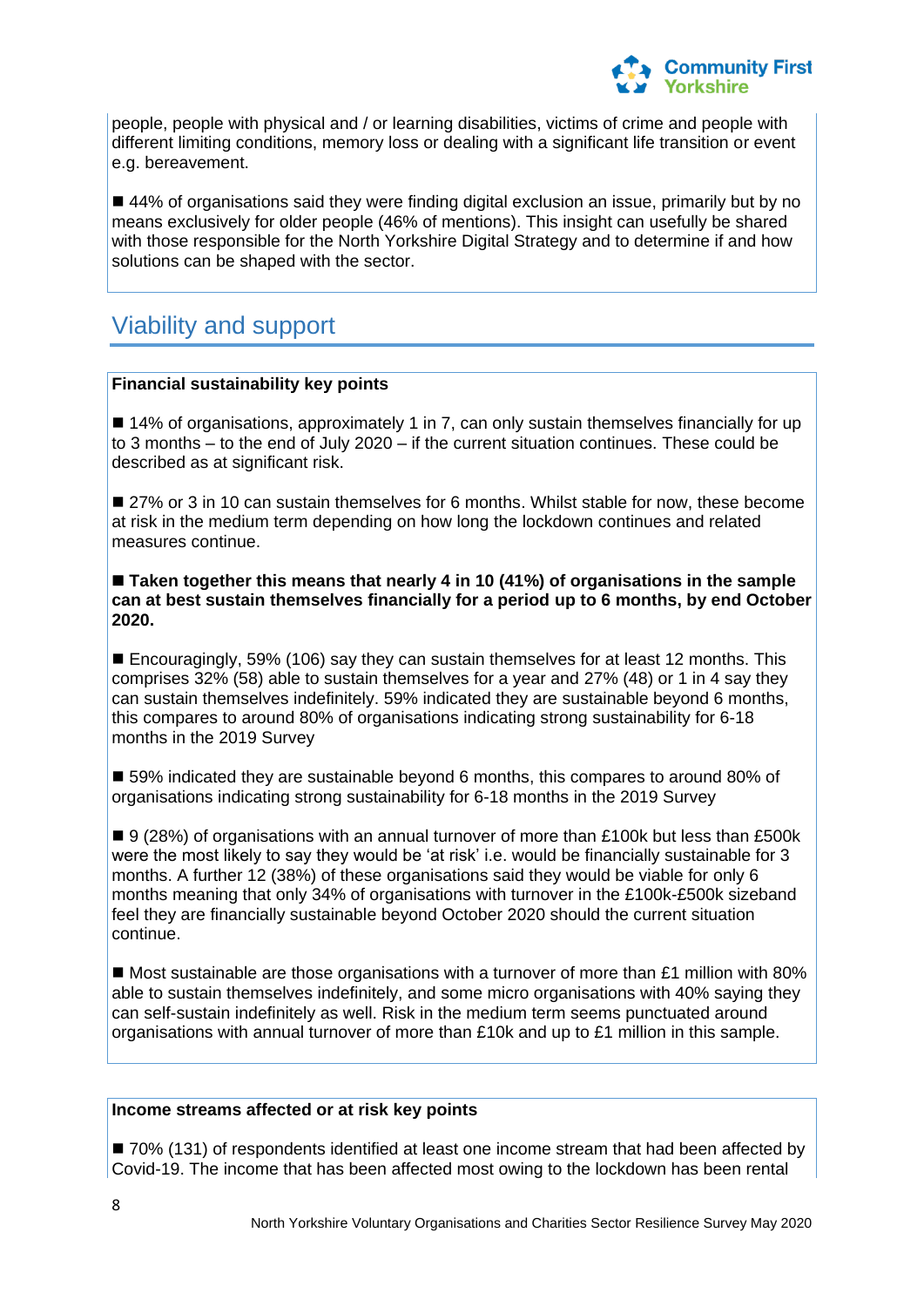

income (affecting 1 in 4 organisations) due to buildings being closed; and the ability to raise funds from activities, events, donations (affecting 1 in 5 organisations) and trading income from paying customers, clients or user groups (also affecting 1 in 5 organisations).

**Risks to these income streams brings concomitant risk to services for health, care, respite,** transport, emotional support and other services in North Yorkshire.

■ Looking at immediate challenges for cash flow and expenditure 69% of respondents said they faced at least one challenge, the most significant being the inability to generate any income at all – or at much reduced levels – owing to closure and / or observing government guidance for Covid-19. This issue affects 1 in 5 (20%) of organisations 'now'. The other cash-flow challenges are paying for utilities (10%), salaries (9%), maintenance costs (7%) and insurance costs (5%).

 $\blacksquare$  Medium term challenges (6-12 months from now) relate to the behaviours of funders, grant giving bodies, local authorities and customers / users in addition to the prolonged social distancing measures expected to continue for some time. Managing expenditure on no or reduced income is possible for some, but others fear that reserves will be depleted and redundancies and closures are a possibility. Depleting reserves will have a knock-on impact on services which are continuing and capacity of the sector, as reserves are often used to cross sub-subsidise services and that resource will be lost.

#### **Funder flexibility key points**

■ 50% of 108 respondents said that they had found funders, grant giving bodies and local authorities to be flexible and supportive in at least 15 different, practical way regarding grant and contract income<sup>6</sup>.

■ Support has come particularly in the form of continuing to honour payments for contract services, and enabling services to be modified without penalty.

■ Support is forthcoming particularly when there is trust in the relationship and this is achieved by the voluntary or community sector organisation being transparent about their situation, their plans for modifying services and keeping their funder(s) informed.

 $\blacksquare$  Bv comparison, 22%<sup>7</sup> said they had experienced some challenges with funders around grant / contract income. These concerns related to uncertainty about how long funders and local authorities would continue to support service delivery beyond the short term (1-3 months) period, delays and deferral of project decisions and lack of resources to fully deliver service modifications to meet increased demands.

#### **Sources of support and advice being used key points**

■ 76% (143) (of respondents said they were currently using at least one form of support of advice. The overall use of support advice has multiplied three-fold from the level reported in the 2019 Community First Yorkshire Client Survey.

**.** 

 $6$  This question was not applicable to 80 (43%) of the respondent organisations as their model for income generation did not rely as heavily on grant or contract income rather traded services.

<sup>&</sup>lt;sup>7</sup> 43% of 55 able to comment on this dynamic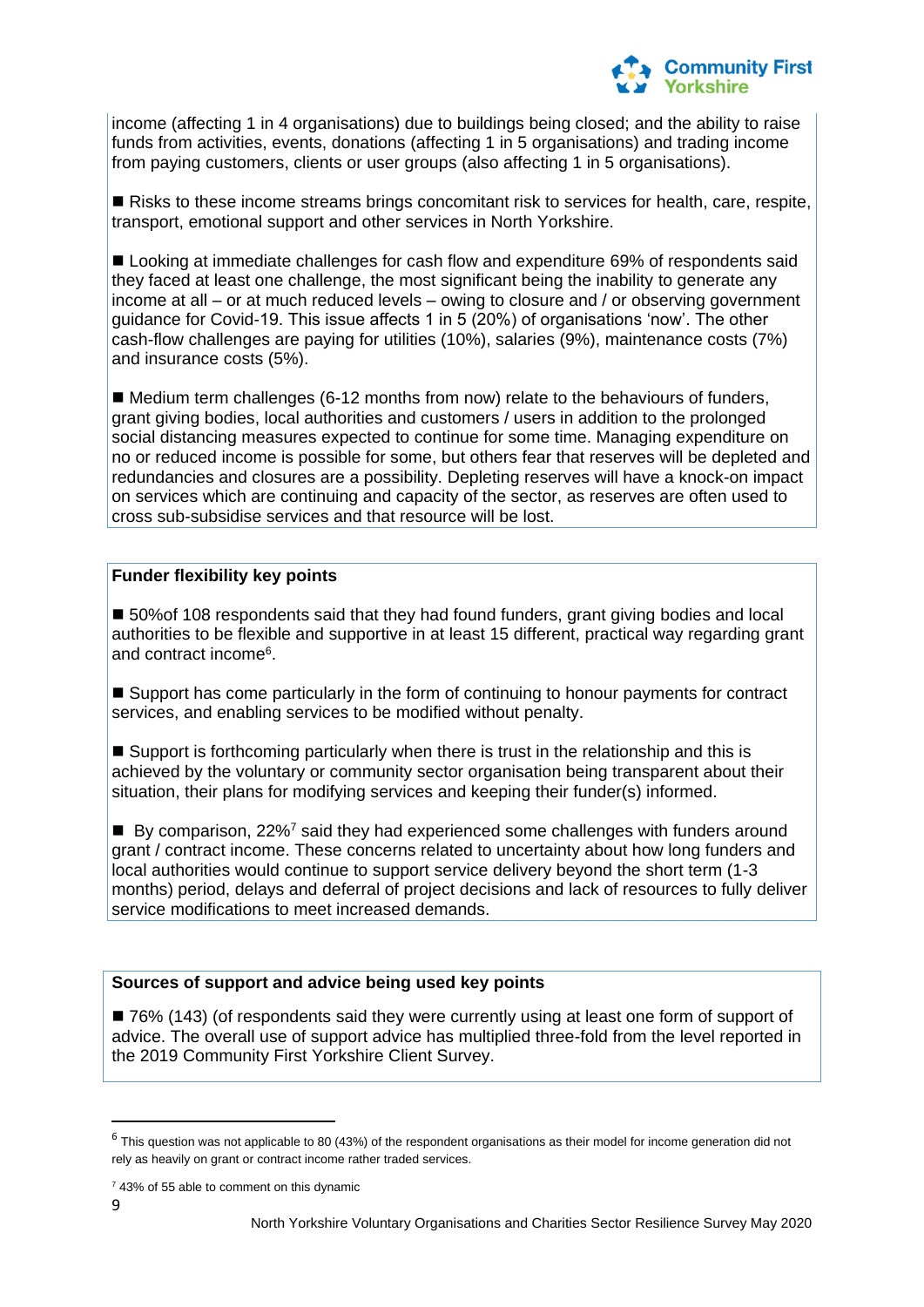

■ The most frequently used is from Local Authorities (47% of the whole sample or 61% of those that are using support and advice). At the time of the survey local authority grants, business rate changes and other support was being announced. Access to local authority support is around double the level reported in the 2019 Client Survey.

■ Local contacts, local networks and partners (37%) are also a prevalent source of support and advice, as is support from infrastructure organisations (31%) such as Community First Yorkshire. A list of support organisations was not provided on the survey,

 Organisations in Craven and Richmondshire appear to have been using support and advice from local authorities in particular whilst organisations located in Scarborough have been more likely than others to access support from 'infrastructure' such as Community First Yorkshire. Followed by organisations in Harrogate and Hambleton.

■ Organisations in Ryedale and Scarborough are the most likely to have sought support from national third sector networks whilst organisations in Selby are most likely to have used local contacts and partners for support and advice.

■ 45 (24%) respondents are not using any support or advice at present. Organisations located in Hambleton (36%), Ryedale (29%), Richmondshire (29%) and Harrogate (26%) are slightly more likely not to have been using support and advice compared to organisations in other Districts.

■ 38 of 45 organisations not using support gave data about their likely financial sustainability. Perhaps of some concern is that 3 (out of 22 in total) that can only sustain themselves until June are not reaching out; similarly, 8 (out of 48) able to sustain themselves only for 6 months are not accessing support. This means that 11 (out of 70), 15% or just under 1 in 6 organisations facing short term financial challenges are, for whatever reason not seeking or receiving support and advice that could potentially assist them. The others not taking advice are more confident they can sustain for 12 months or indefinitely.

#### **Areas of support needed key points**

■ 37% (70) of respondents described at least one area of support they needed whilst 56 (30%) said they did not need any support or felt the question not applicable to them.

■ The 70 respondents needing support mentioned 116 different things that have been coded up to key areas of support the most prevalent being financial support mentioned by nearly 3 in 5 organisations (57%) who welcomed support. This was a mixture of the need for direct cash support from any and all sources available, to getting help locating sources of funding including grants.

**Proportional to support used in North Yorkshire in the 2018/19 period, responses to this** 2020 survey, though not directly comparable, suggest a greater and more urgent need for financial and volunteer management support; along with new needs not examined before i.e. advocacy and sector representation (albeit in order to achieve further financial assistance primarily).

■ IT and digital support needs may also be another area that require specific attention as a result of Covid-19 – the topic of a new, bespoke survey currently being distributed in the county until 21 of May 2020.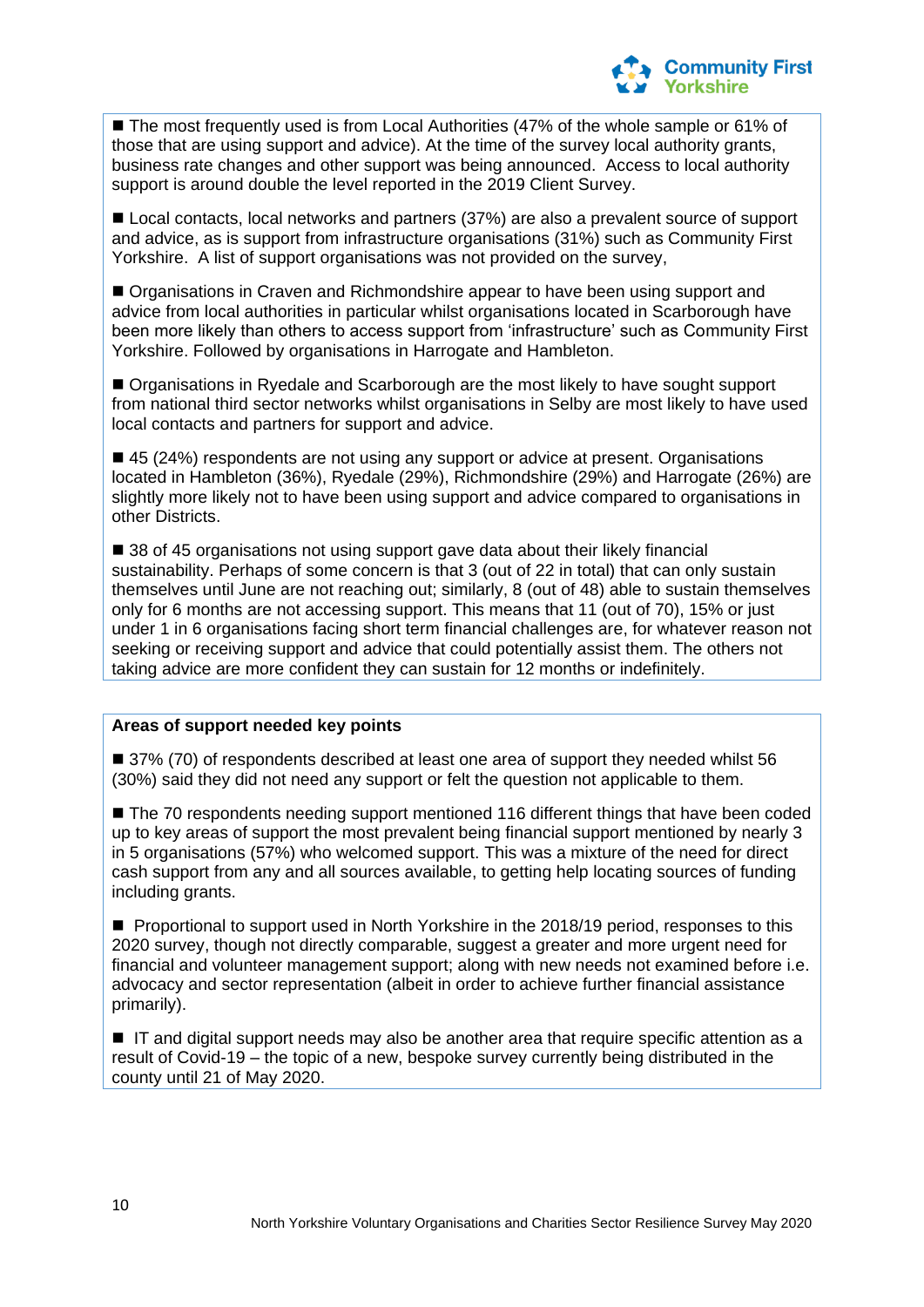

# Positives and other observations

#### **Positives and changes**

■ 60%, 113 of 188 respondents, were able to think of at least one positive that has, or could emerge from the current situation.

There were 10 types of positives grouped into a number of themes:

#### **Community action**

- Greater unity and kindness
- Greater awareness of/and desire to help the most vulnerable and reaching new people
- Staff and volunteer commitment in face of adversity
- New volunteers and more social action

Direct quotes focus on collaboration within local communities:

 *"A greater connection being forged with local people and other local volunteer bodies: togetherness! creativity in how we engage in our mission! e.g. livestreaming services and midweek children focussed online provision" "An Increase in the desire for the community to come together." "More community engagement" "Growth of mutual aid groups/community action/neighbourliness - to be harnessed, sustained long term."*

#### **Community organisations**

- Creativity, adaptation, agility, self-help and new skills

- New ways of working (IT, at home with others)
- Higher organisational profile; with more and better, supportive relationships
- Time for reflection, taking stock, planning

Direct quotes reflect the positives of collaboration:

 *"Links with network of similar organisations via our national association have been invaluable."*

 *"Increased relationships with local organisations."*

The positives included better communication with the public sector:

 *"A greater communication with the unitary authority."*

 *"Better relationships with statutory sector - they finally pick up the telephone and talk to us."*

 *"Support from NYCC and RDC has been excellent it shows that Charities such as ours are valued and valuable to the community."*

 *"Strong links with our LA partners (less so with health directly but LA has links)" "People, organisations and funders are realising the need for our organisation more than ever."*

#### **Practical actions being taken**

- Maintenance tasks possible whilst venues are closed

- More appreciation and use of green space and the environment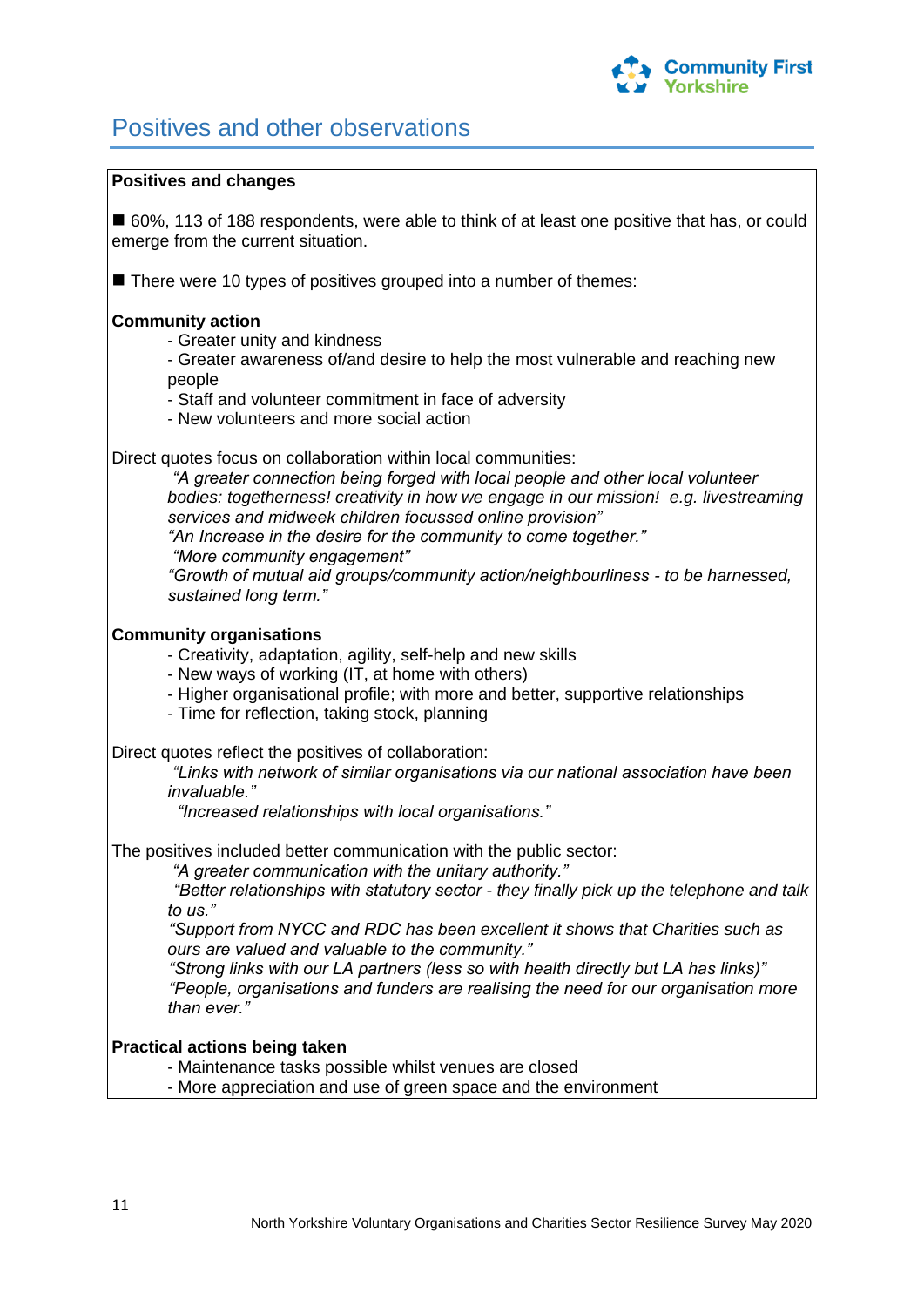

# Conclusions:

## **Challenges**

Responses suggest that organisations are broadly responding in at least one, if not a combination, of ways to the current situation:

- 1. Reframing, repurposing or modifying their services and delivery methods to retain income and meet local community needs
- 2. Reducing overheads (e.g. reducing staff costs/hours and using the furlough scheme where eligible; turning off heating) to maintain some form of core / partial service
- 3. Delaying / deferring and or altering pre-existing project, service, contract schedules in agreement with a flexible funder and meantime keep the organisation running with existing reserves and contract income
- 4. 'Plugging the gap'
	- a. Short-term mind-set looking at the immediate crisis of shortfalls in income by using reserves (where available) and /or seeking grants and funding from other government / foundation sources (as well as self-initiated Crowdfunding and Easy Fundraising activities); and /or trying insurance claims
	- b. Medium –term mind-set for those able to sustain for at least 6 months they expect a loss of income and are looking for solutions that support current cash-flow and especially help aid business recovery around 6 months from May; framed in the form of a 'business recovery plan' or equivalent
- 5. Re-scheduling bookings for room hire to later in the year where customers agree
- 6. Marketing by maintaining contact with members / constituents to continue a sense of community and thus and encourage them to 'come back' once lock down measures are eased i.e. to mitigate any longer term loss of trade, participation or patronage
- 7. Supporting the local community in other ways (non-financially oriented)
- 8. Linking in with a volunteer programme (68 / 36% are doing this)
- 9. Not addressing the challenge at all due to ability to operate / government guidelines.

Funders and statutory services could use these insights as a basis for considering how best to support the different mind-sets and situations in the sector currently whether it be around response, hardship, recovery, development and innovation.

| Workforce capacity                                  | by 40% since January 2020<br>◡              |
|-----------------------------------------------------|---------------------------------------------|
| Demand for services                                 | for 22% of organisations <sup>8</sup><br>↑  |
|                                                     | for 20% of organisations<br>→               |
|                                                     | for 57% of organisations <sup>9</sup><br>◡  |
| Closed venue or service completely                  | 22%                                         |
| Closed or put on hold part of service               | 84%                                         |
| Maintained service with modified delivery           | 49%                                         |
| At least one area of delivery at risk <sup>10</sup> | 63%                                         |
| Digital exclusion found to be an issue              | 44% (of which 46% say affects older people) |
| Linked in with a volunteer programme                | 36%                                         |
| May struggle to sustain beyond 6 months             | 40%                                         |
| At least one income stream affected                 | 70%                                         |
| Facing at least one cash flow challenge             | 69%11                                       |
|                                                     |                                             |

# Impacts of Covid-19 on the sector

9 Particularly affecting those who rely on more than 50% of their income from trading (85%)

12

**.** 

<sup>&</sup>lt;sup>8</sup> Particularly amongst organisations (1 in 3) who do not rely on more than 50% of income from trading

<sup>&</sup>lt;sup>10</sup> 56 different services described in the survey

<sup>11</sup> The NCVO March 2020 survey found 44% of organisations to be experiencing cash flow issues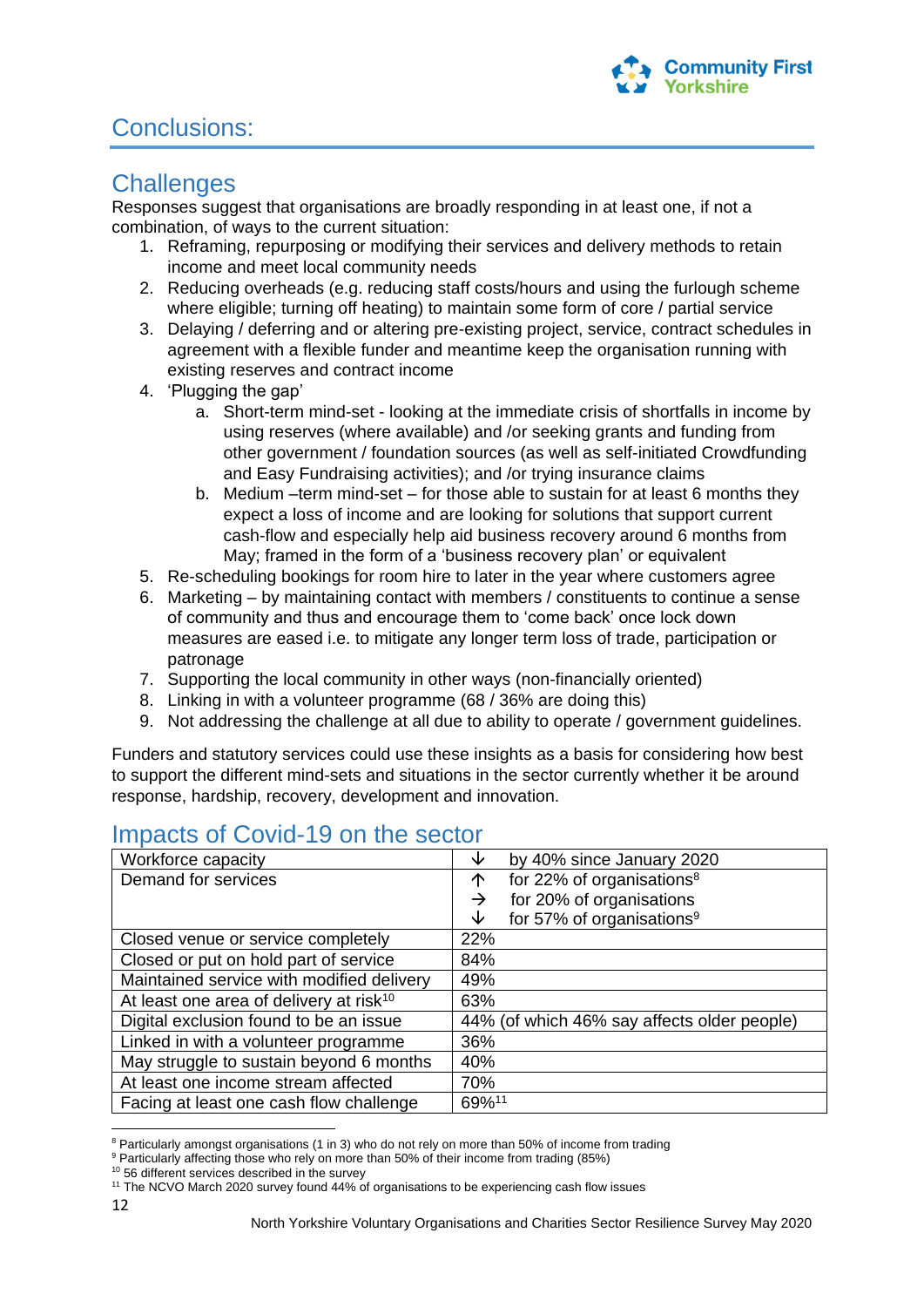

| Funders found to be flexible, supportive   | 50% (grant / contract income only) |
|--------------------------------------------|------------------------------------|
| Challenges with funders                    | 22% (grant / contract income only) |
| Using at least 1 form of support or advice | 76%                                |
| Describe at least 1 form of support needed | 37% (70 organisations)             |
| Said no support was needed                 | 30%                                |
| Did not answer whether needed or not       | 33%                                |
| Financial support needed                   | 57% (of 70 organisations)          |
| Could identify at least 1 positive         | 60%                                |

The survey has revealed different impacts on organisations depending on their:

- Level of financial stability / their ability to financially sustain in to the future
- Location partly owing to the way in which they can access local support and funding
- Active delivery area because of the populations they serve and their needs
- Business operating model<sup>12</sup> i.e. services, workforce, revenue channels, processes
- Capabilities and capacity
- Key assets to generate income e.g. buildings, venue hire, people (experts and / or generalists to support the most vulnerable people in communities)
- Agility i.e. ability to turn the crisis into an opportunity and / or support emergency response activity in their localities
- Customers' and supporters' behaviours i.e. increasing demand and donations, requiring the same demand and or reducing demand and fundraising opportunities.

Particularly affected organisations, those that may struggle to financially sustain themselves beyond 3-6 months appear to have an annual turnover between £100k and £500k (3 in 10 are struggling by July).

Only a third of all organisations in this size band say they can sustain beyond end October 2020 and given their size, staff and likely service delivery scale. Any losses in this category will have multiplier impact effects on the wider infrastructure.

Risk in the medium term seems punctuated around organisations with annual turnover of more than £10k and up to £1 million in this sample, and within this wide size band will be nuanced and specific risks and challenges linked particularly to their income generation model (i.e. whether more dependent on trading as opposed to contracted services for more than 50% of their income) and / or their level of reserves.

Whilst 40% of micro-organisations (with less than £10k income a year) can sustain indefinitely there are a greater proportion who clearly could not. Their trading income is reliant on the ability to fund-raise, use their venues (where appropriate) and have community engagement activities and events which are currently locked down.

Whilst some say that their overheads are minimal they do nevertheless face a range of cash flow challenges that could perhaps be supported either directly through grant support and / or collective bargaining e.g. support / negotiations with utility and insurance providers to encourage them to defer or offer short-term support. The one thing that will mitigate most, but not all of the impacts of Covid-19 for micro-organisations is the ability for them to open up again and undertake community engagement, fund raising activity to bring in cash, albeit to an expected much reduced level.

Expenditure is being reduced particularly any items of variable cost. 26%, one in four, paid staff have been furloughed, and retained staff appear to be working reduced hours by

**.** 

 $12$  The extent to which their organisation organises itself around the balanced scorecard themes of 1) finance 2) customer 3) learning, growth and innovation and 4) internal business processes.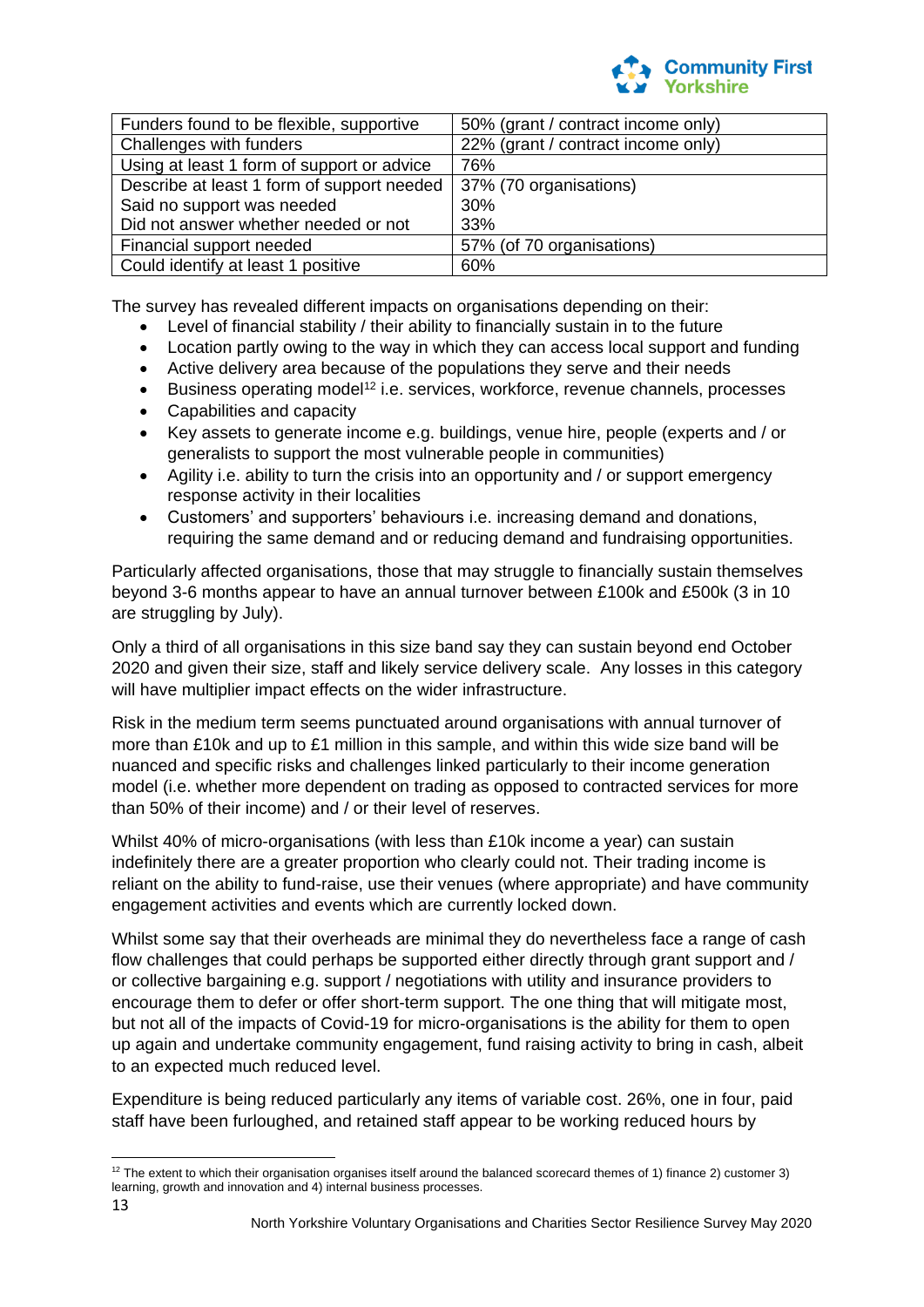

agreement where this is possible. For those seeing an increased demand for services, costs have risen and expenditure needs carefully managing but they are grateful to be fully occupied. Organisations relying on contracted services appear more stable than those relying on trading for more than 50% of their income but even they fear for medium and longer term prospects should the lockdown and social distancing measures be prolonged.

### Concerns and timeline

The survey reveals short-term, medium-term and longer-term concerns, again, depending on the variables previously described.

| <b>Short-term</b><br>concerns<br>(next 3 months)<br><b>SURVIVE -</b><br><b>URGENT</b>                                         | ■ Survival and cash-flow challenges particularly amongst those<br>unable to operate, those reliant on more than 50% of their income<br>through trading, those seeing a decrease in demand for their<br>services <sup>13</sup> and / or have been unable to modify their service delivery<br>Seeking reassurance from local authorities, CCG and others to<br>$\blacksquare$<br>honour payments for contracted services / agree to modifying<br>service delivery without penalty for those with this model<br>Being able to reach the (often vulnerable or isolated) people<br>ш<br>that they serve and support so that they don't suffer unnecessarily<br>Managing staff and volunteers in response to changes in<br>П<br>demand for services (increases, reduction, redeployment) -<br>this means managing not only the volumes and hours but their<br>wellbeing                                                                                                                                                                                                                         |
|-------------------------------------------------------------------------------------------------------------------------------|-------------------------------------------------------------------------------------------------------------------------------------------------------------------------------------------------------------------------------------------------------------------------------------------------------------------------------------------------------------------------------------------------------------------------------------------------------------------------------------------------------------------------------------------------------------------------------------------------------------------------------------------------------------------------------------------------------------------------------------------------------------------------------------------------------------------------------------------------------------------------------------------------------------------------------------------------------------------------------------------------------------------------------------------------------------------------------------------|
| Medium-term<br>concerns<br>$(3-12$ months)<br><b>REVIVE -</b><br><b>INNOVATE</b>                                              | Funder and grant giving body intentions to help support<br>$\blacksquare$<br>response and recovery during 2020/2021 - some are concerned<br>that if all focus solely on Covid-19 there is much less to go around<br>the wider sector and this may threaten 'prevention' or upstream<br>activities and therefore some parts of the wider VCS infrastructure<br>Customer / client / user group behaviours as lockdown<br>$\overline{\phantom{a}}$<br>measures are eased, and whether they will continue to attend and<br>make purchases, donate and contribute as they did before<br>Maintaining services that are already at risk; 56 were identified<br>$\blacksquare$<br>in the survey including many that are aimed at vulnerable people <sup>14</sup><br>Being able to generate income once again without having to rely on<br>■<br>depleting reserves<br>Winter bills for those responsible for venues and their upkeep<br>ш<br>without the ability to earn income at sufficient levels for upkeep<br>Funding gaps when current grants for projects finish in the<br>■<br>medium term |
| Longer-term<br>concerns<br>(1 year and<br>beyond)<br><b>THRIVE -</b><br><b>BUILD BACK</b><br><b>BETTER</b><br><b>TOGETHER</b> | Risks to funders themselves, who facing cuts, may be unable to<br>$\blacksquare$<br>provide support needed or previously available<br>Funding not being available for longer term, developmental projects<br>$\overline{\phantom{a}}$<br>that had been conceived before the current crisis, and which would<br>have affected cash-flow (and therefore stability) from 2021 onwards<br>A reduced demand for services and / or discontinuation of funding<br>$\blacksquare$<br>for contracts leading to the need for redundancies.<br>Wider macro effects - people having less money (reluctance to<br>spend on community leisure activities or donating), businesses<br>ceasing trading (less need for room / office rental or sponsorship)<br>and even a fear of bank collapse                                                                                                                                                                                                                                                                                                            |

**<sup>.</sup>** <sup>13</sup> Punctuated especially amongst organisations delivering services in Hambleton and Ryedale in this survey

<sup>14</sup> Services at risk are variably health-, care-, children-, mental health-, transport-, culturally-, education- and environmentrelated affecting children, young people, older people, people with physical and / or learning disabilities, victims of crime and people with different limiting conditions, memory loss or dealing with a significant life transition or event e.g. bereavement.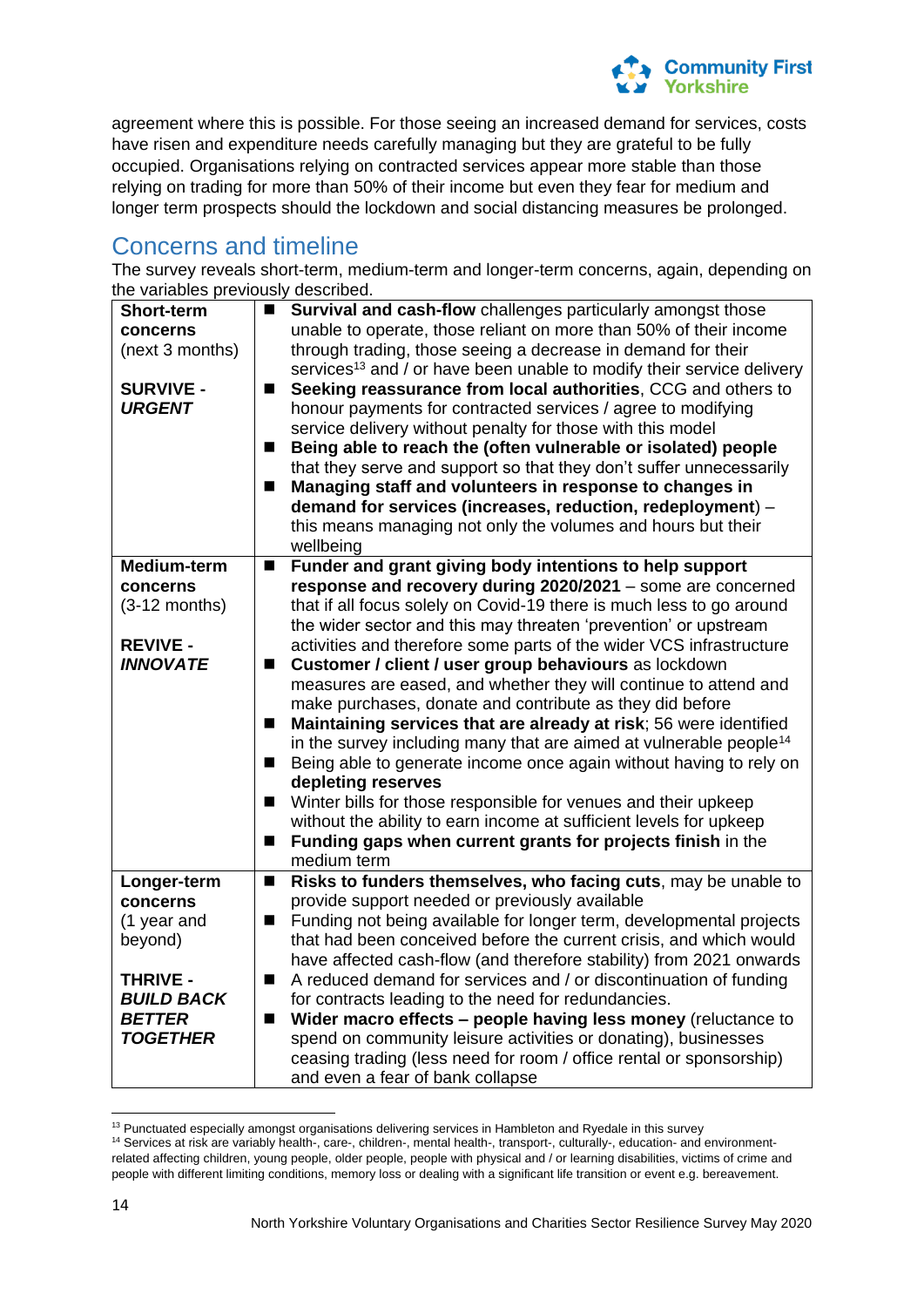

# Building Back Better Together

This data suggests that up to 14% (700) organisations<sup>15</sup> might be unable to financially sustain themselves beyond July 2020; and a further 27% (1,300) may struggle beyond October.

Partners will need to work together to consider how best to retain and rebuild the current infrastructure of voluntary organisations and charities providing public services and working in communities.

Retaining the current network of organisations, in particular those in the medium size bands (£100k-£500k) will be a focus whilst, rebuilding will require collaboration and collective working.

Knowing what the strategic intent of funders, grant giving bodies and local authorities collectively 'now' and how their behaviours are likely change over the short, medium and longer terms, is an important part of sustaining and building back the sector. Clear communication from these bodies contribute to confidence in the sector in North Yorkshire, a 'roadmap' to 2022 for their investment intentions, expressed collectively so that it is clear what emphasis they will take to supporting Covid-19 response, recovery, hardship, development and innovation<sup>16</sup>.

The opportunity is for the sector to work together with one another, funders and local / government to achieve an adequate balance of direct financial, business support, and advocacy where needed, to 'build back better - together'**.** The short and medium terms are about laying the foundations for a 2022 horizon.

Any future survey work should explore the nature of services provided by each organisation, predicted loss of income over different time periods and likely impact on services for which kinds of people in their communities. Comparative responses to Covid-19 in different parts of the country may also inspire<sup>17</sup>.

 $17$  Community Action Norfolk has a survey with useful questions aimed at obtaining information about organisations working with vulnerable groups particularly given likely flow of government money to protect the NHS and reach vulnerable groups to respond to Covid-19. Other surveys for inspiration include this one from VHS Scotland with a qualitative approach focused on understanding the impacts on vulnerable peopl[e https://vhscotland.org.uk/event/impact-of-Covid-19-on-voluntary-health](https://vhscotland.org.uk/event/impact-of-covid-19-on-voluntary-health-organisations-members-zoom-meeting/)[organisations-members-zoom-meeting/.](https://vhscotland.org.uk/event/impact-of-covid-19-on-voluntary-health-organisations-members-zoom-meeting/) Voluntary Impact Northamptonshire:<http://www.voluntaryimpact.org.uk/> [\(https://esurv.org/online-survey.php?surveyID=MCIMNI\\_e2f30813.](https://esurv.org/online-survey.php?surveyID=MCIMNI_e2f30813) Community Action Suffolk: <https://www.surveymonkey.co.uk/r/CAS-VCSE-survey> Berkshire Community Foundation:

<https://www.surveymonkey.co.uk/r/BQFLNKB>

<sup>1</sup> <sup>15</sup> Assumes there are 5,000 VCSE organisations in North Yorkshire. Very conservative based on registered charities not friendship group and estimates also put the sector at a total of 10,000.

<sup>&</sup>lt;sup>16</sup> in much the same way that the NCLF has publicly stated its focus on Covid-19 organisations best able to reach vulnerable people in communities for the next 6 months